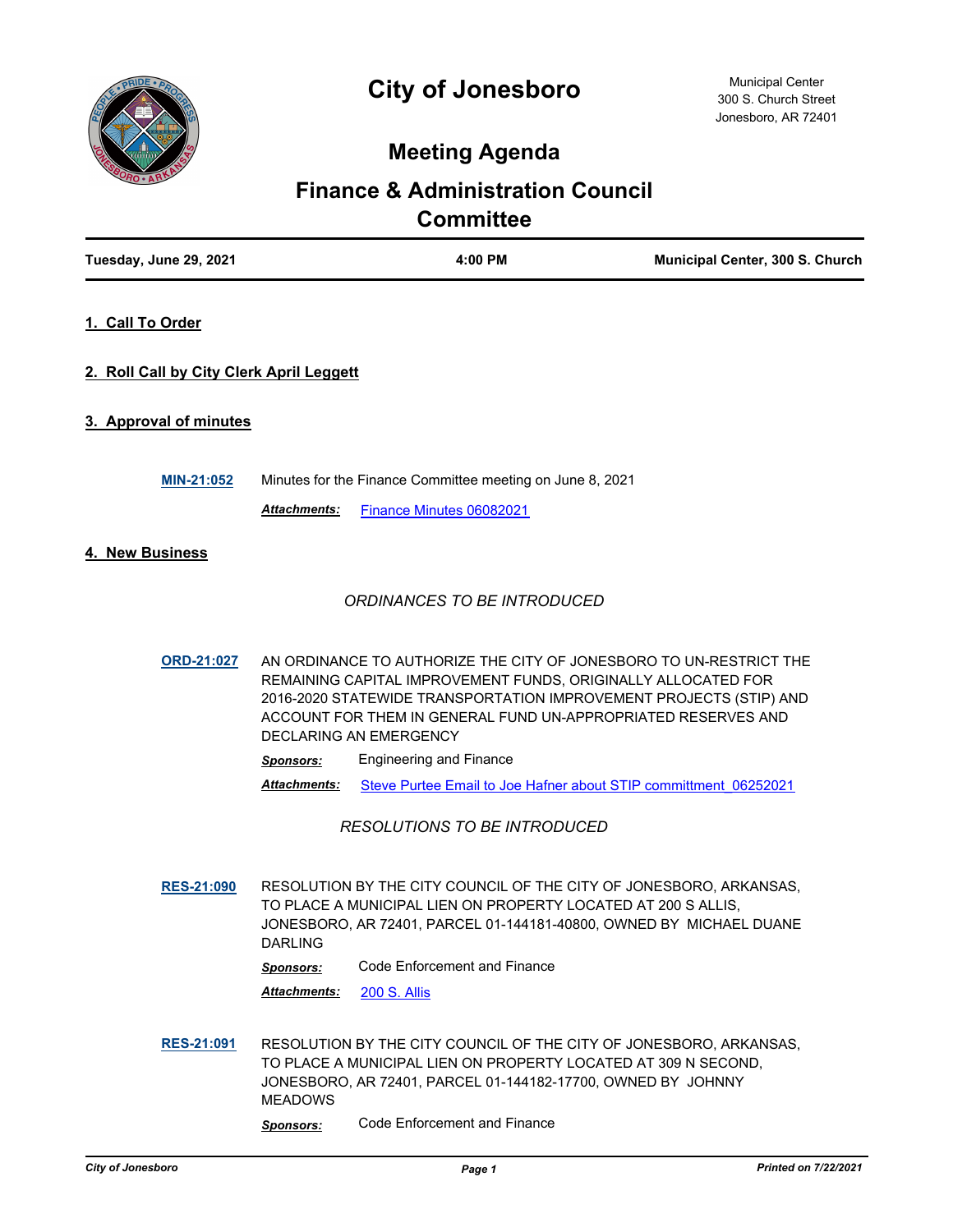Attachments: [309 Second](http://Jonesboro.legistar.com/gateway.aspx?M=F&ID=9151a12a-e158-4eca-b45e-496d4be31633.pdf)

**[RES-21:092](http://jonesboro.legistar.com/gateway.aspx?M=L&ID=21786)** RESOLUTION BY THE CITY COUNCIL OF THE CITY OF JONESBORO, ARKANSAS, TO PLACE A MUNICIPAL LIEN ON PROPERTY LOCATED AT 317 N SECOND, JONESBORO, AR 72401, PARCEL 01-144182-17500, OWNED BY MARSHALL MOONEY

*Sponsors:* Code Enforcement and Finance

*Attachments:* [317 N. Second](http://Jonesboro.legistar.com/gateway.aspx?M=F&ID=5d219bae-91c5-4d8d-8e5e-b71e7f24657c.pdf)

**[RES-21:094](http://jonesboro.legistar.com/gateway.aspx?M=L&ID=21788)** RESOLUTION BY THE CITY COUNCIL OF THE CITY OF JONESBORO, ARKANSAS, TO PLACE A MUNICIPAL LIEN ON PROPERTY LOCATED AT 1112 W HUNTINGTON, JONESBORO, AR 72401, PARCEL 01-143134-01500, OWNED BY MABRY'S PROPERTIES & HOLDING

*Sponsors:* Code Enforcement and Finance

*Attachments:* [1112 Huntington](http://Jonesboro.legistar.com/gateway.aspx?M=F&ID=a4389a2f-73a9-4833-a441-4d1968c286eb.pdf)

**[RES-21:095](http://jonesboro.legistar.com/gateway.aspx?M=L&ID=21789)** RESOLUTION BY THE CITY COUNCIL OF THE CITY OF JONESBORO, ARKANSAS, TO PLACE A MUNICIPAL LIEN ON PROPERTY LOCATED AT 1305 OAKHURST, JONESBORO, AR 72401, PARCEL 01-143133-18700, OWNED BY DIAN FRANKLIN, LLC.

*Sponsors:* Code Enforcement and Finance

*Attachments:* [1305 Oakhurst](http://Jonesboro.legistar.com/gateway.aspx?M=F&ID=a5c44995-aca5-437b-8504-0fb9c69a441e.pdf)

**[RES-21:096](http://jonesboro.legistar.com/gateway.aspx?M=L&ID=21790)** RESOLUTION BY THE CITY COUNCIL OF THE CITY OF JONESBORO, ARKANSAS, TO PLACE A MUNICIPAL LIEN ON PROPERTY LOCATED AT 1328 W. HUNTINGTON, JONESBORO, AR 72401, PARCEL 01-143133-18100, OWNED BY DKI, LLC.

*Sponsors:* Code Enforcement and Finance

*Attachments:* [1328 Huntington](http://Jonesboro.legistar.com/gateway.aspx?M=F&ID=c548b9cd-f7c2-42dc-865b-3f7b3c2727d5.pdf)

**[RES-21:115](http://jonesboro.legistar.com/gateway.aspx?M=L&ID=21791)** RESOLUTION BY THE CITY COUNCIL OF THE CITY OF JONESBORO, ARKANSAS, TO PLACE A MUNICIPAL LIEN ON PROPERTY LOCATED AT 409 N FISHER, JONESBORO, AR 72401, PARCEL 01-144181-10500, OWNED BY PAUL D GAMBILL

*Sponsors:* Code Enforcement and Finance

*Attachments:* [409 Fisher](http://Jonesboro.legistar.com/gateway.aspx?M=F&ID=609ecf8a-a08a-4626-9008-4b4132373c00.pdf)

**[RES-21:107](http://jonesboro.legistar.com/gateway.aspx?M=L&ID=21810)** RESOLUTION BY THE CITY COUNCIL OF THE CITY OF JONESBORO, ARKANSAS, TO PLACE A MUNICIPAL LIEN ON PROPERTY LOCATED AT 4304 RACE ST., JONESBORO, AR 72401, PARCEL 01-144271-19900, OWNED BY CHARLES CRAIG **CONYERS** 

*Sponsors:* Code Enforcement and Finance

*Attachments:* [4304 Race](http://Jonesboro.legistar.com/gateway.aspx?M=F&ID=73535c46-013c-401c-bba7-b21380d694eb.pdf)

**[RES-21:108](http://jonesboro.legistar.com/gateway.aspx?M=L&ID=21811)** RESOLUTION BY THE CITY COUNCIL OF THE CITY OF JONESBORO, ARKANSAS, TO PLACE A MUNICIPAL LIEN ON PROPERTY LOCATED AT 2501 MARY JANE,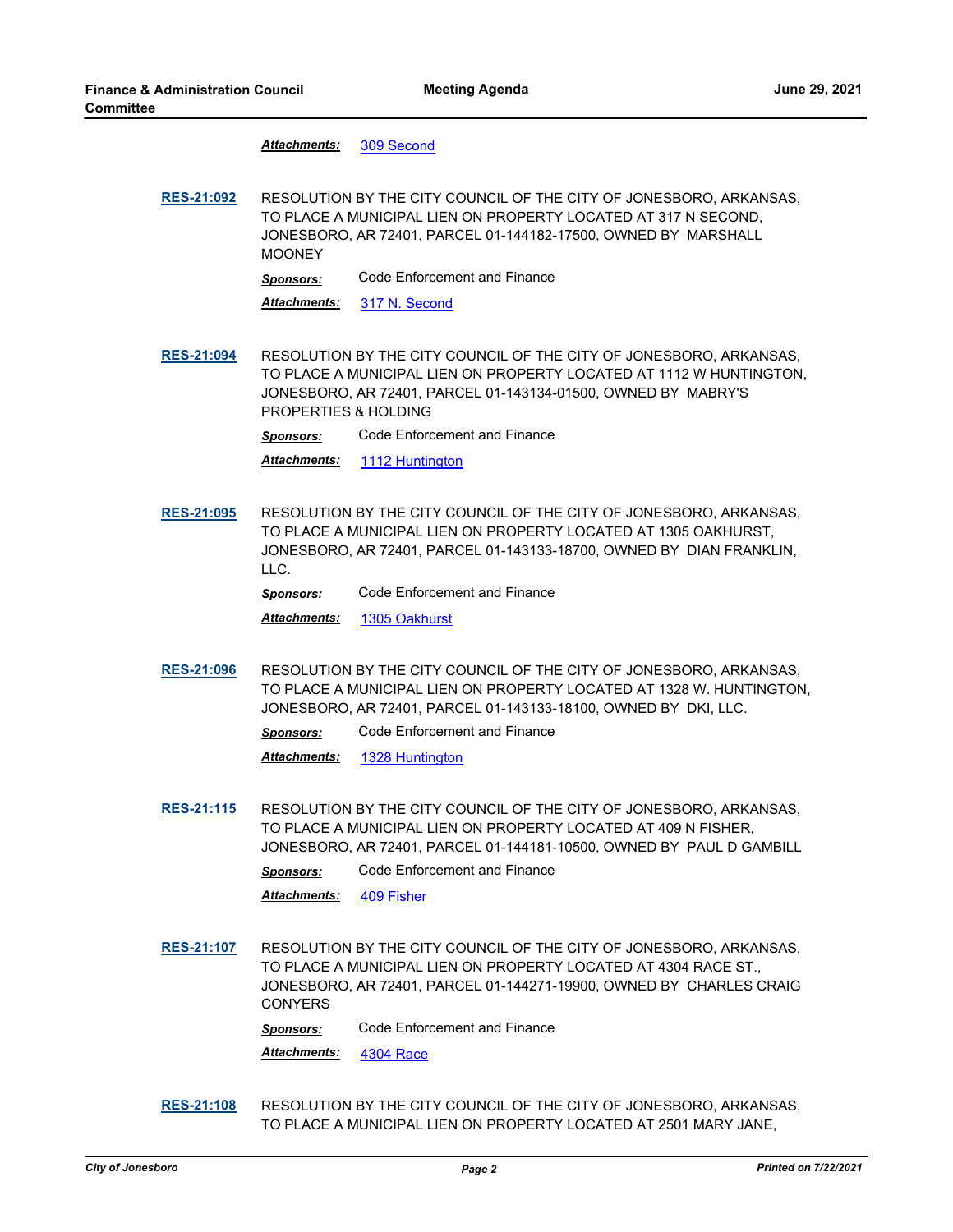JONESBORO, AR 72401, PARCEL 01-144272-24200, OWNED BY KENNETH L. & DENA BROADWAY

*Sponsors:* Code Enforcement and Finance

*Attachments:* [2501 Mary Jane](http://Jonesboro.legistar.com/gateway.aspx?M=F&ID=2336c840-1b1f-411e-b7a6-8d760d94fbba.pdf)

**[RES-21:109](http://jonesboro.legistar.com/gateway.aspx?M=L&ID=21812)** RESOLUTION BY THE CITY COUNCIL OF THE CITY OF JONESBORO, ARKANSAS, TO PLACE A MUNICIPAL LIEN ON PROPERTY LOCATED AT 1313 PARDEW, JONESBORO, AR 72401, PARCEL 01-144212-20200, OWNED BY MICHELLE NUTT

*Sponsors:* Code Enforcement and Finance

*Attachments:* [1313 Pardew](http://Jonesboro.legistar.com/gateway.aspx?M=F&ID=a0009824-616d-4860-8954-9609689bcd64.pdf)

**[RES-21:110](http://jonesboro.legistar.com/gateway.aspx?M=L&ID=21813)** RESOLUTION BY THE CITY COUNCIL OF THE CITY OF JONESBORO, ARKANSAS, TO PLACE A MUNICIPAL LIEN ON PROPERTY LOCATED AT 1020 HOPE, JONESBORO, AR 72401, PARCEL 01-144173-04400, OWNED BY GARY TOOMBS

*Sponsors:* Code Enforcement and Finance

*Attachments:* [1020 Hope](http://Jonesboro.legistar.com/gateway.aspx?M=F&ID=27d8f974-afa3-4105-82f9-8fc4e99343ac.pdf)

**[RES-21:111](http://jonesboro.legistar.com/gateway.aspx?M=L&ID=21814)** RESOLUTION BY THE CITY COUNCIL OF THE CITY OF JONESBORO, ARKANSAS, TO PLACE A MUNICIPAL LIEN ON PROPERTY LOCATED AT 1014 S CULBERHOUSE, JONESBORO, AR 72401, PARCEL 01-144192-21300, OWNED BY CHARLES E NOELL JR

*Sponsors:* Code Enforcement and Finance

*Attachments:* [1014 S. Culberhouse](http://Jonesboro.legistar.com/gateway.aspx?M=F&ID=bc7bbac8-9643-4251-8a19-4986559306fd.pdf)

**[RES-21:112](http://jonesboro.legistar.com/gateway.aspx?M=L&ID=21815)** RESOLUTION BY THE CITY COUNCIL OF THE CITY OF JONESBORO, ARKANSAS, TO PLACE A MUNICIPAL LIEN ON PROPERTY LOCATED AT 816 HOOVER, JONESBORO, AR 72401, PARCEL 01-144181-14800, OWNED BY ROBERT WHITAKER

*Sponsors:* Code Enforcement and Finance

*Attachments:* [816 Hoover](http://Jonesboro.legistar.com/gateway.aspx?M=F&ID=abdbb033-4060-420c-919a-da2095d17cac.pdf)

**[RES-21:113](http://jonesboro.legistar.com/gateway.aspx?M=L&ID=21816)** RESOLUTION BY THE CITY COUNCIL OF THE CITY OF JONESBORO, ARKANSAS, TO PLACE A MUNICIPAL LIEN ON PROPERTY LOCATED AT 716 W WASHINGTON AVE, JONESBORO, AR 72401, PARCEL 01-143134-17800, OWNED BY HRB PROPERTIES INC.

*Sponsors:* Code Enforcement and Finance

*Attachments:* [716 W. Washington](http://Jonesboro.legistar.com/gateway.aspx?M=F&ID=f3df7107-8d50-44a1-9bc6-beb7dcaa5c7c.pdf)

**[RES-21:114](http://jonesboro.legistar.com/gateway.aspx?M=L&ID=21817)** RESOLUTION BY THE CITY COUNCIL OF THE CITY OF JONESBORO, ARKANSAS, TO PLACE A MUNICIPAL LIEN ON PROPERTY LOCATED AT 500 ALLEN, JONESBORO, AR 72401, PARCEL 01-144181-30100, OWNED BY KENNY COLEMAN

*Sponsors:* Code Enforcement and Finance

*Attachments:* [500 Allen](http://Jonesboro.legistar.com/gateway.aspx?M=F&ID=b5a27c60-841c-404b-a47c-fc63cc8a4a12.pdf)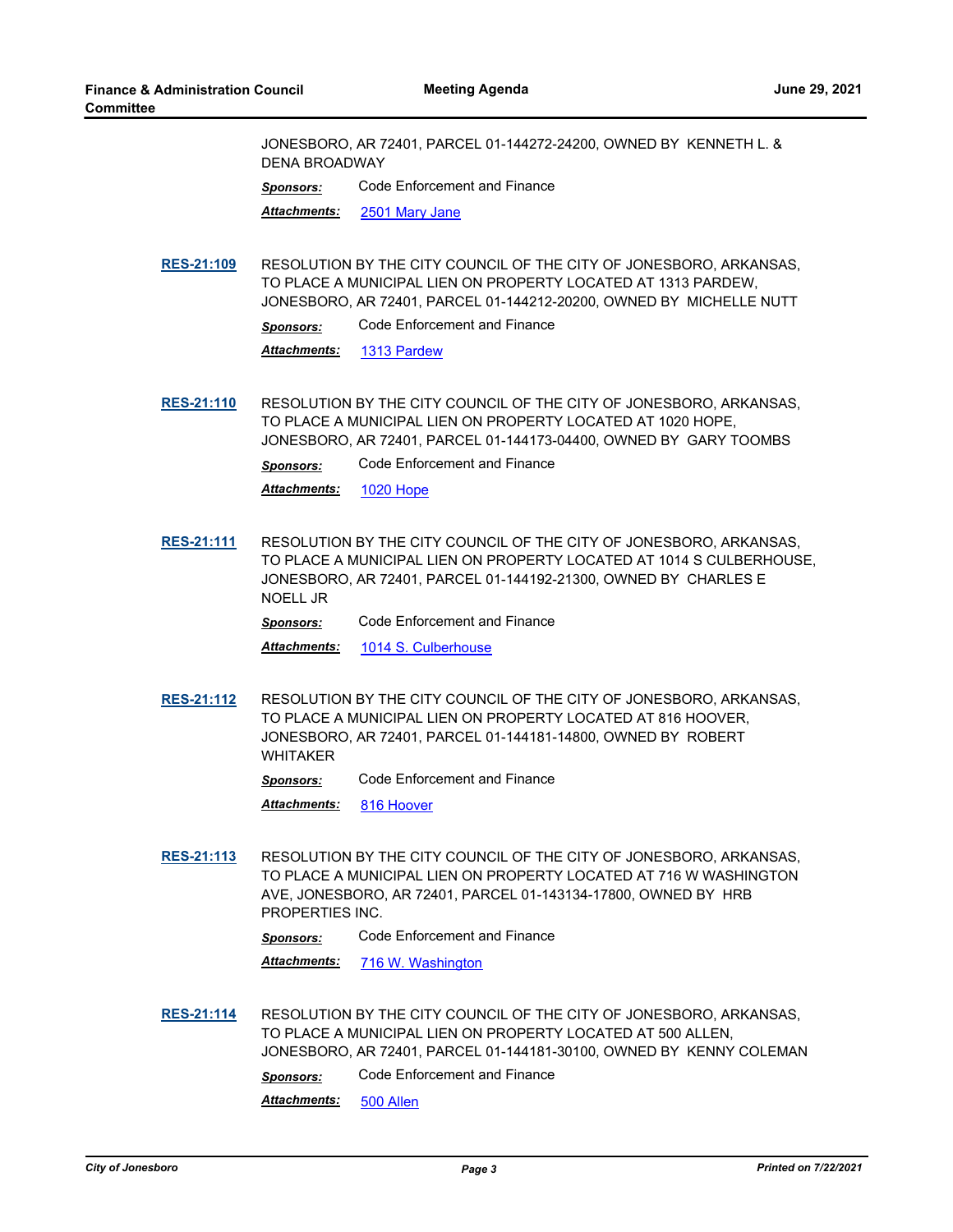| <b>RES-21:116</b> | RESOLUTION BY THE CITY COUNCIL OF THE CITY OF JONESBORO, ARKANSAS,<br>TO PLACE A MUNICIPAL LIEN ON PROPERTY LOCATED AT 405 STATE,<br>JONESBORO, AR 72401, PARCEL 01-144171-03500, OWNED BY CHARLES E<br>NOELL JR. |                              |  |
|-------------------|-------------------------------------------------------------------------------------------------------------------------------------------------------------------------------------------------------------------|------------------------------|--|
|                   | <b>Sponsors:</b>                                                                                                                                                                                                  | Code Enforcement and Finance |  |
|                   | <b>Attachments:</b>                                                                                                                                                                                               | 405 State                    |  |
|                   |                                                                                                                                                                                                                   |                              |  |

**[RES-21:117](http://jonesboro.legistar.com/gateway.aspx?M=L&ID=21819)** RESOLUTION BY THE CITY COUNCIL OF THE CITY OF JONESBORO, ARKANSAS, TO PLACE A MUNICIPAL LIEN ON PROPERTY LOCATED AT 204 WOODROW, JONESBORO, AR 72401, PARCEL 01-144073-23400, OWNED BY NEWELL COOTS

*Sponsors:* Code Enforcement and Finance

*Attachments:* [204 Woodrow](http://Jonesboro.legistar.com/gateway.aspx?M=F&ID=a3217733-f5f2-4b66-86df-a3058f8a23a6.pdf)

**[RES-21:118](http://jonesboro.legistar.com/gateway.aspx?M=L&ID=21820)** RESOLUTION BY THE CITY COUNCIL OF THE CITY OF JONESBORO, ARKANSAS, TO PLACE A MUNICIPAL LIEN ON PROPERTY LOCATED AT 200 S ALLIS, JONESBORO, AR 72401, PARCEL 01-144181-40800, OWNED BY MICHAEL DUANE DARLING

*Sponsors:* Code Enforcement and Finance

*Attachments:* [200 S. Allis](http://Jonesboro.legistar.com/gateway.aspx?M=F&ID=fbe6ec18-78c8-4f10-8b3c-6bcd20e161ef.pdf)

- **[RES-21:119](http://jonesboro.legistar.com/gateway.aspx?M=L&ID=21821)** RESOLUTION BY THE CITY COUNCIL OF THE CITY OF JONESBORO, ARKANSAS, TO PLACE A MUNICIPAL LIEN ON PROPERTY LOCATED AT 200 MULBERRY, JONESBORO, AR 72401, PARCEL 01-144074-09600, OWNED BY LEON JONES
	- *Sponsors:* Code Enforcement and Finance
	- *Attachments:* [200 Mulberry](http://Jonesboro.legistar.com/gateway.aspx?M=F&ID=ca5401bc-cce0-4ca7-8d05-92cdb731e801.pdf)
- **[RES-21:120](http://jonesboro.legistar.com/gateway.aspx?M=L&ID=21845)** RESOLUTION SETTING A PUBLIC HEARING FOR INDUSTRIAL DEVELOPMENT REVENUE BONDS

*Sponsors:* Finance and Mayor's Office

- [Notice-Hearing](http://Jonesboro.legistar.com/gateway.aspx?M=F&ID=b386e2c9-a070-435c-b682-705db6d64f48.docx) *Attachments:*
	- [Resolution.wpd](http://Jonesboro.legistar.com/gateway.aspx?M=F&ID=c501ded9-d988-4ff9-a910-88c76b731aac.docx)

[Ordinance.wpd](http://Jonesboro.legistar.com/gateway.aspx?M=F&ID=4e2da902-1e80-46cd-bad3-b3344edb4351.docx)

[Lease](http://Jonesboro.legistar.com/gateway.aspx?M=F&ID=50b50a97-9982-492f-84b4-2fa997360c83.pdf)

**[Indenture](http://Jonesboro.legistar.com/gateway.aspx?M=F&ID=0871e46b-875a-41e7-a8f2-c4d65b8fb222.pdf)** 

**[Guaranty](http://Jonesboro.legistar.com/gateway.aspx?M=F&ID=fb14d458-dfe1-4740-98a2-24c9f1dde1f2.pdf)** 

[BPA](http://Jonesboro.legistar.com/gateway.aspx?M=F&ID=167e49fa-ffa2-4273-895a-f1d2ea71efac.pdf)

[Pilot](http://Jonesboro.legistar.com/gateway.aspx?M=F&ID=bd684163-03d0-43d8-b0ed-1c447a42c61d.pdf)

**[RES-21:121](http://jonesboro.legistar.com/gateway.aspx?M=L&ID=21846)** A RESOLUTION OF THE CITY OF JONESBORO, ARKANSAS ACCEPTING A DONATION OF LAND FROM THE JONESBORO ECONOMIC DEVELOPMENT CORPORATION

*Sponsors:* Engineering and Finance

*Attachments:* [Warranty Deed](http://Jonesboro.legistar.com/gateway.aspx?M=F&ID=ad1db30f-dbd1-425a-8b17-93ff5e37c8bb.pdf)